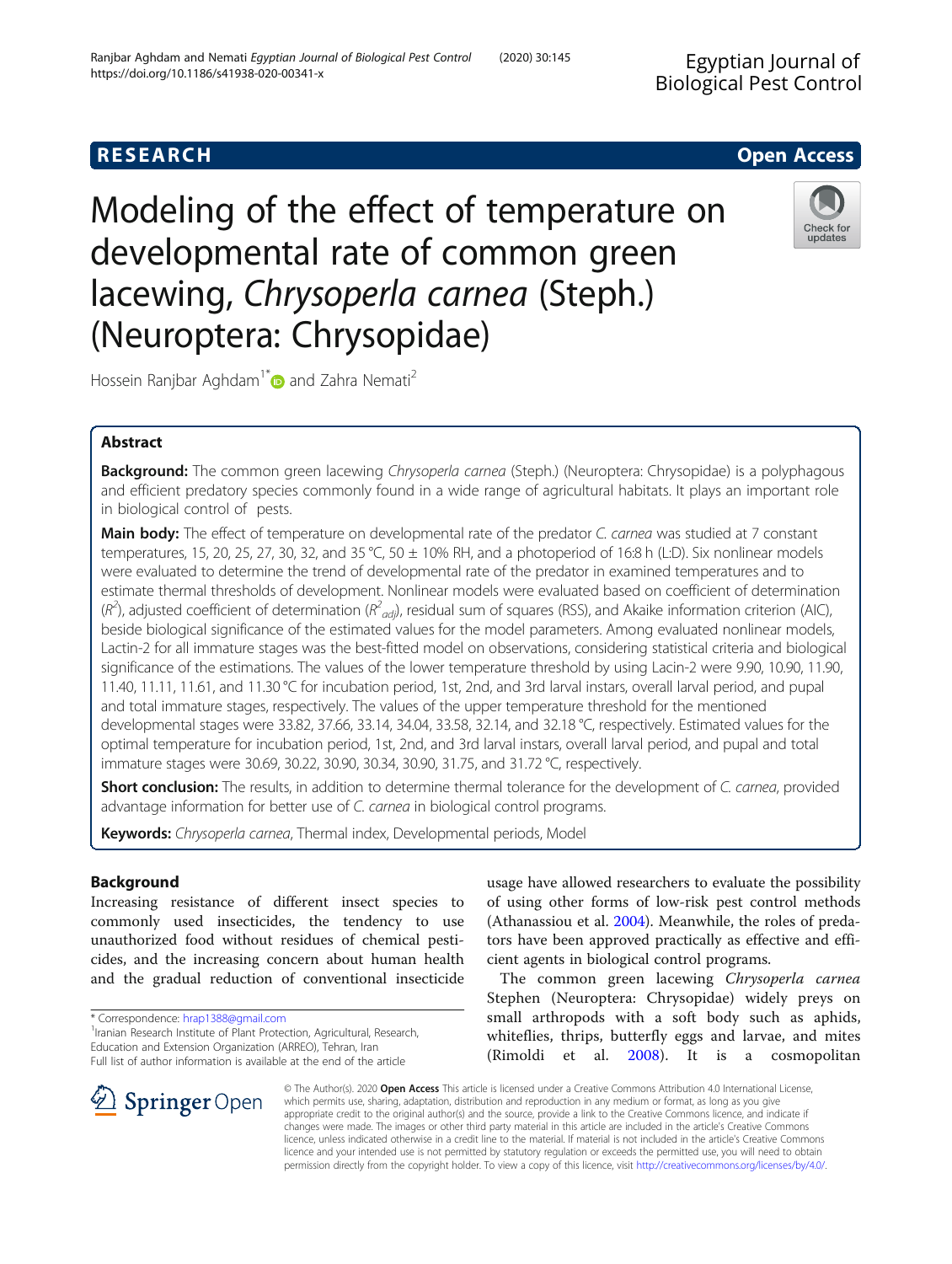polyphagous and efficient predator commonly found in a wide range of agricultural habitats (Varma and Shenhmar [1983\)](#page-9-0). Many studies have been carried out on C. carnea regarding its geographical distribution, prey range, and adaptation potential. In addition, its relatively easy mass-rearing in the laboratory and the possibility of short-term storage of eggs and longterm storage of adults (Ashfagh et al. [2002\)](#page-8-0), large appetite, and high searching ability of the lacewing larvae justifies its release against pests such as aphids, mites, and bollworms (Ashfagh et al. [2007\)](#page-8-0). Besides, some of the researchers have focused on improving its rearing on different laboratory and natural hosts (Khanzada et al. [2018\)](#page-8-0).

Temperature is the most important abiotic factor in biological changes of arthropods. Its effect on survival, reproduction, and population growth can be demonstrated by special functions of the temperature and can be used to predict interaction effect of natural enemies and pests (Roy et al. [2002](#page-9-0)). Developmental rate, expressed as the reciprocal of time taken to develop from one stage to another (Cossins and Bowler [1987\)](#page-8-0), is nil at the lower temperature threshold, increases with temperature before leveling off at the optimal temperature, and then decreases rapidly as the upper temperature threshold is approached (Roy et al. [2002](#page-9-0)). This relationship is curvilinear near the extremes but approximately linear at moderate temperatures (Wagner et al. [1984](#page-9-0)). To describe the developmental rate more realistically and over a wider temperature range, several non-linear models have been applied (e.g., Logan et al. [1976](#page-8-0), Lactin et al. [1995](#page-8-0), Briere et al. [1999,](#page-8-0) Roy et al. [2002](#page-9-0), Arbab et al. [2006](#page-8-0), and Ranjbar Aghdam et al. [2009](#page-8-0)). These models provide value estimates of lower and upper temperature thresholds and optimal temperature for development of a given stage.

Previously conducted studies confirmed the effect of different preys on biological characters of C. carnea (Balakrishnan et al. [2005](#page-8-0), Zeraati et al. [2009](#page-9-0), Hesami et al. [2011,](#page-8-0) and Jokar and Zarabi [2012](#page-8-0)). Sharifi Fard and Mossadegh ([2006](#page-9-0)) studied the effects of different aphid prey on developmental time of C. carnea. Despite studying developmental time of C. carnea at different temperatures by Mirabzadeh et al. ([2000](#page-8-0)), Yadav and Pathak ([2010](#page-9-0)), Nadeem et al. [\(2012](#page-8-0)), and Saljoqi et al. ([2015](#page-9-0)), there was no enough information concerning thermal tolerance range and thermal indices of C. carnea developmental stages.

The aim of the present study was focused on determination of the best descriptive model for temperaturedependent developmental rate of C. carnea and precise estimation of its thermal indices, lower temperature threshold, optimum temperature, and upper temperature threshold.

# Materials and methods Insect culture

Adults of C. carnea were collected from alfalfa fields of Firoozkooh region located in Tehran province, Iran. Rearing of the predator was carried out in an insectary located in Iranian Research Institute of Plant Protection (IRIPP) at  $27 \pm 1$  °C, 60  $\pm$  10% RH, and a photoperiod of 16L: 8D h. The second laboratory generation  $(F_2)$  was used in the present study.

### Laboratory rearing

Eggs of the flour moth Ephestia kuehniella Zeller (Lepidoptera: Pyralidae) were used for feeding C. carnea. The eggs were obtained from insectary culture of flour moth established in Biological Control Research Department (BCRD) of IRIPP. In order to prevent cannibalism, rearing of C. carnea larvae was carried out individually, using small rearing containers. These containers were transparent cubic with  $1.5 \times 1.5 \times 1.5$ -cm dimensions. After pupation and emergence of adults, lacewings were transferred daily to plastic cylindrical containers with 30-cm height and 25-cm diameter for mating and oviposition. Upper side of the adult containers was closed using a fine mesh. Moreover, paper sheets  $(2 \times 10 \text{ cm})$ were placed inside the containers as ovipositional substrate. In order to supply water for the adults, a small moist sponge was provided during mating and oviposition inside each Petri dish. Complementary, adults were fed on a 4:7:10 diet of yeast: honey: water (Malkeshi et al. [2004](#page-8-0)). Adult lacewings from these colonies served as the parent stock for the experiments.

#### Developmental time

Developmental time of incubation period, larval instars, total larval period, pupal period, and total immature stages were recorded at the 7 constant temperatures: 15, 20, 25, 27, 30, 32 and 35 ( $\pm$  < 1)°C, 50  $\pm$  10% RH, and a photoperiod of 16L:8D h. Inside the growth chamber, 100–400 newly laid eggs (< 24 h) were located under each abovementioned temperatures to determine the incubation period by checking hatched eggs every 24 h. Newly emerged larvae were placed individually in plastic containers (50-mm diameter and 30-mm height). To provide enough ventilation, upper side of the containers had a  $20 \times 20$ -mm hole in the middle part of the opening side, covered with a piece of fine net (2-mm mesh). Larvae fed on fresh eggs of E. kuehniella. Larval-rearing containers were examined once daily, and fresh eggs were added on them. Larval development to next instar was recorded by visiting larval head capsule until pupation. Pupae were checked daily until adult's exclusion for recoding pupal period of individuals. In order to determine the effect of temperature on developmental time of each immature stage of C. carnea, data was analyzed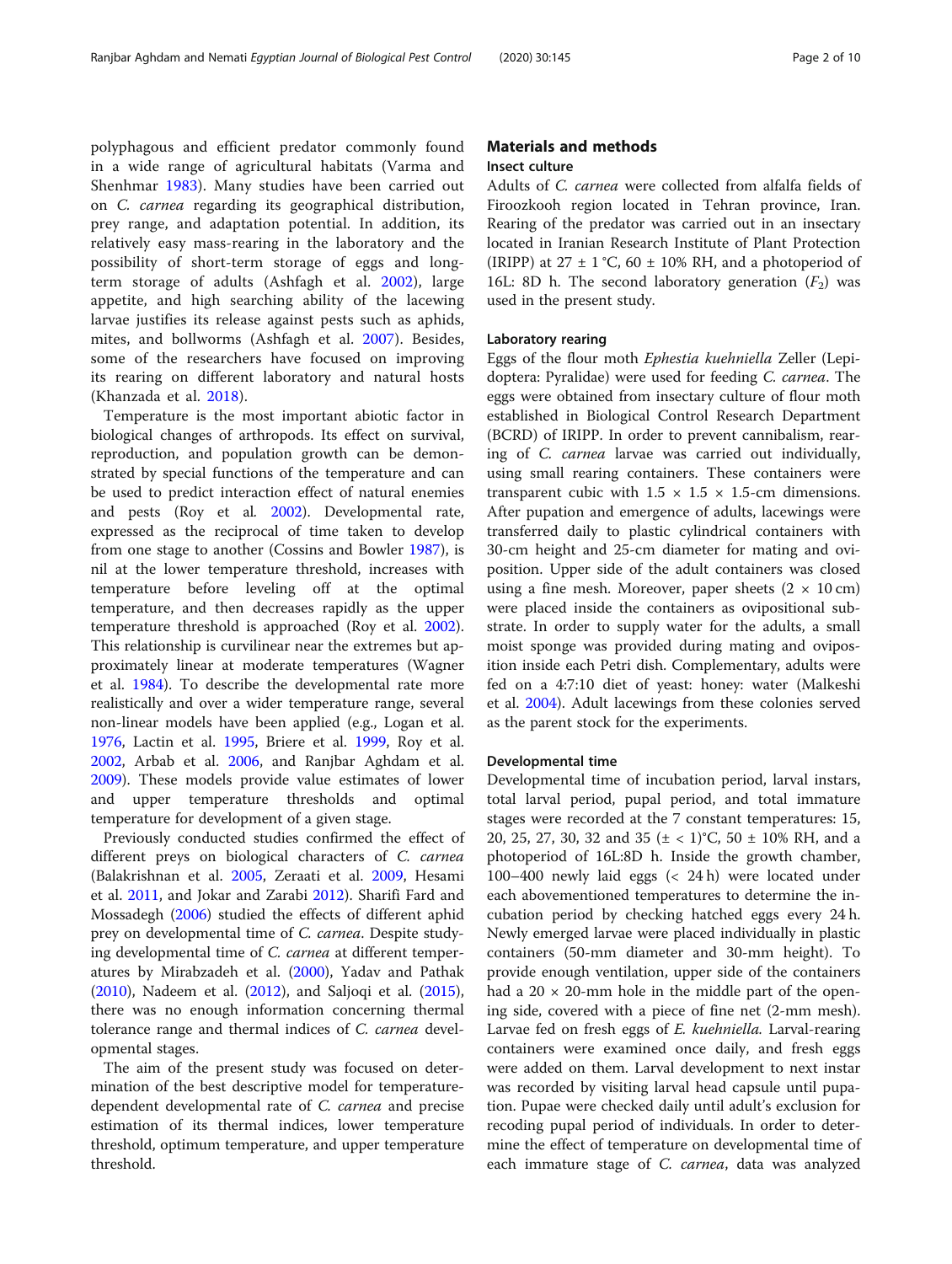according to completely randomized design, and mean comparison was carried out using Tukey range test.

#### Mathematical models

In order to find the best descriptive model for temperature-dependent development of the C. carnea, 6 nonlinear models, namely, Briere-1, Briere-2, Lactin-2, Logan-6, Logan-10, and polynomial 3rd order, were evaluated (Table 1). Evaluation of the models for better describing temperature-dependent development of C. carnea was done according to the values of coefficient of determination  $(R^2)$ , adjusted coefficient of determination  $(R^2_{adj})$ , Akaike information criterion (AIC), and residual sum of squares (RSS). Higher values of coefficient of determination and adjusted coefficient of determination and lower values of Akaike information criterion and residual sum of squares confirmed better fit.

#### Thermal indices

#### Lower temperature threshold  $(t_{min})$

At the lower temperature threshold, or the zero development temperature, no measurable development was detected, or the rate of development was zero. The intersection point of regression line with temperature axis showed the lower temperature threshold of development  $(t_{min})$ . After calculation of this index, the standard error of  $t_{min}$  was calculated, using the following equation:

$$
SE_{t \min} = \frac{\overline{r}}{b} \sqrt{\frac{s^2}{N \times \overline{r}^2} + \left(\frac{SEb}{b}\right)^2}
$$

where  $S^2$  is the mean square residual,  $r^2$  is the developmental mean, and  $N$  is the number of samples (Kontodimas et al. [2004](#page-8-0)).

# Optimal temperature  $(t_{opt})$

At the optimal temperature  $(t_{opt})$ , the rate of development was the highest. It may be estimated directly from the equations of some non-linear models or as the

parameter value for which their first derivatives equal zero. The SE of  $t_{\text{ont}}$  was estimated from the non-linear models (Kontodimas et al. [2004\)](#page-8-0).

# Upper temperature threshold  $(t_{max})$

Upper temperature threshold is the highest temperature, at which the rate of development was zero, or life cannot be maintained for a long time. Most non-linear models can estimate this temperature. The SE of  $t_{max}$  was estimated from non-linear models (Kontodimas et al. [2004](#page-8-0)).

# Model selection criteria

Model selection was carried out according to statistical criteria and biological indices (with biological significance).

# Statistical criteria

Four statistical criteria were used to evaluate the fitness of models with the data derived from laboratory observations:

- 1- The coefficient of determination: coefficient of determination or  $R^2$  index was shown for the models. The higher the value of determination coefficient, the higher accuracy will increase. The highest value of determination coefficient was 1, so the closer the obtained value of coefficient to 1 was, the better fit of the data to the models.
- 2 The residual sum of squares: this index was shown by RSS. It showed the standard deviation of the data from the model, so the lower the value of RSS was, the better the fit of the data to the models.
- 3 The Akaike information criterion: this index was shown by AIC. The model with the lowest AIC was a model with the lowest amount of lost data (Akaike [1974;](#page-8-0) Burnham and Anderson [2002;](#page-8-0) Vucetich et al. [2002;](#page-9-0) Angilletta [2006](#page-8-0)). AIC was calculated by the following formula:

Table 1 Mathematical models used to describe the effect of temperature on the developmental rate of the common green lacewing, Chrysoperla carnea, and their capacity to estimate three important biological parameters

| Model<br>Reference<br><b>Equation</b><br>$\tau_{\scriptscriptstyle max}$<br>$\tau_{\scriptsize{\textit{opt}}}$<br>l <sub>min</sub><br>Briere-1<br>Briere et al. (1999)<br>$\frac{1}{D} = aT(T - t_{\min})\sqrt{(t_{\max} - T)}$<br>٠<br>Briere et al. (1999)<br>Briere-2<br>$\frac{1}{D} = aT(T - t_{\min})(T_{\max} - T)^{\frac{1}{d}}$<br>$\frac{1}{D} = e^{\rho T} - e^{(\rho T_L - (\frac{T_L - T}{\Delta T}))} + \lambda$<br>Lactin et al. (1995)<br>Lactin-2<br>$\sim$<br>$\frac{1}{D} = \psi[e^{\rho T} - e^{(\rho t_{\text{max}} - \frac{t_{\text{max}} - T}{\Delta})}]$<br>Logan et al. (1976)<br>Logan-6<br>٠<br>Logan et al. (1976)<br>Logan-10<br>$\frac{1}{D} = a \left[ \frac{1}{1 + k e^{-\rho T}} - e^{-\frac{t_{\text{max}} - T}{\Delta}} \right]$<br>$\frac{1}{D} = aT^3 + bT^2 + cT + d$<br>Polynomial 3rd order<br>$\overline{\phantom{a}}$<br>$\bullet$ |  |  |                         |
|------------------------------------------------------------------------------------------------------------------------------------------------------------------------------------------------------------------------------------------------------------------------------------------------------------------------------------------------------------------------------------------------------------------------------------------------------------------------------------------------------------------------------------------------------------------------------------------------------------------------------------------------------------------------------------------------------------------------------------------------------------------------------------------------------------------------------------------------------------------------------|--|--|-------------------------|
|                                                                                                                                                                                                                                                                                                                                                                                                                                                                                                                                                                                                                                                                                                                                                                                                                                                                              |  |  |                         |
|                                                                                                                                                                                                                                                                                                                                                                                                                                                                                                                                                                                                                                                                                                                                                                                                                                                                              |  |  |                         |
|                                                                                                                                                                                                                                                                                                                                                                                                                                                                                                                                                                                                                                                                                                                                                                                                                                                                              |  |  |                         |
|                                                                                                                                                                                                                                                                                                                                                                                                                                                                                                                                                                                                                                                                                                                                                                                                                                                                              |  |  |                         |
|                                                                                                                                                                                                                                                                                                                                                                                                                                                                                                                                                                                                                                                                                                                                                                                                                                                                              |  |  |                         |
|                                                                                                                                                                                                                                                                                                                                                                                                                                                                                                                                                                                                                                                                                                                                                                                                                                                                              |  |  |                         |
|                                                                                                                                                                                                                                                                                                                                                                                                                                                                                                                                                                                                                                                                                                                                                                                                                                                                              |  |  | Harcourt and Yee (1982) |

\*shows the model has ability to estimate this biological parameter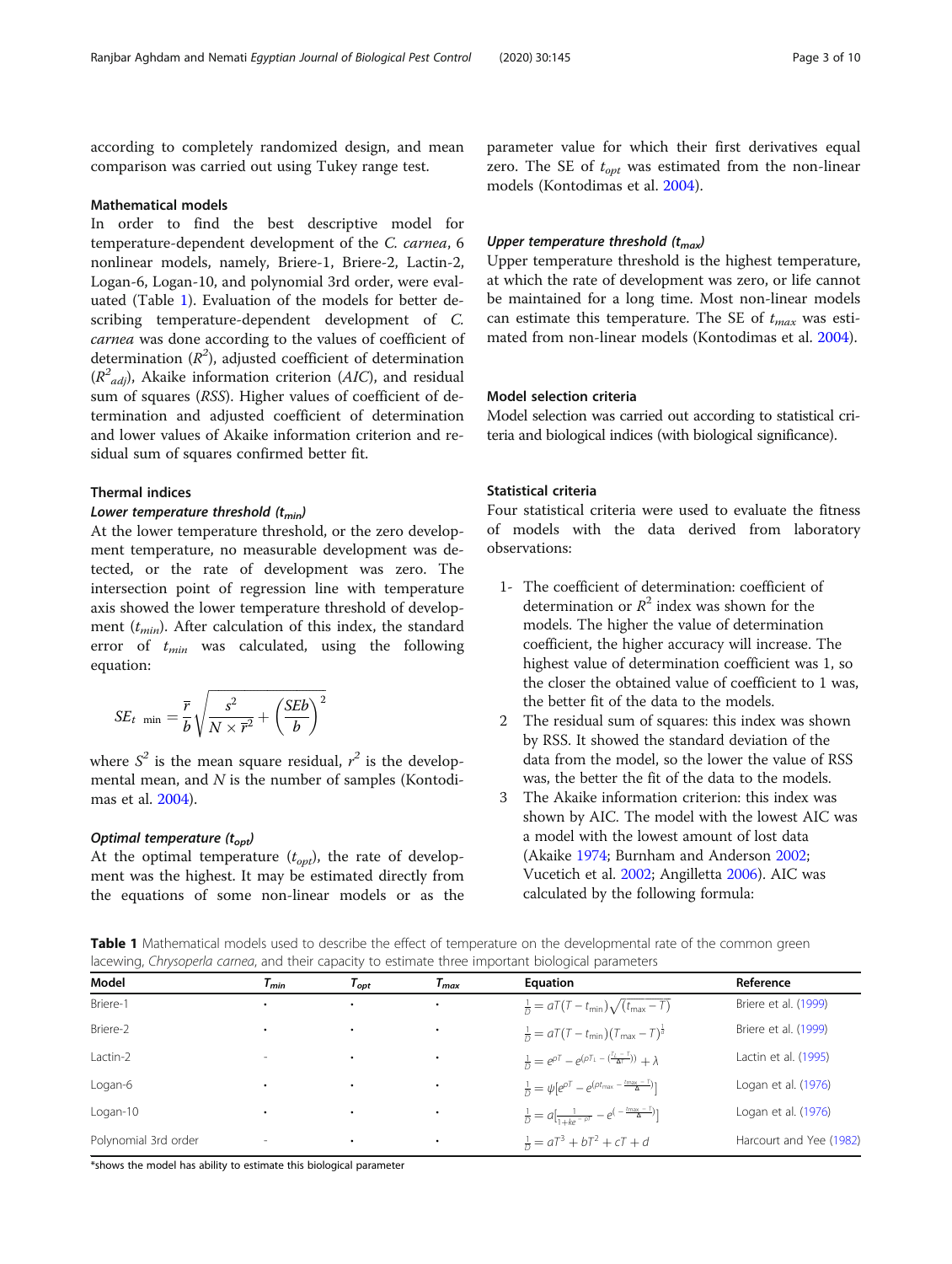<span id="page-3-0"></span>

|                         | Temperature Incubation period                                   | Larval instars                                                                                                                                                                                                                                        |                                                 |                                                                                 | Total larva period                       | <b>Pupal period</b>                  | Total immature stages                    |
|-------------------------|-----------------------------------------------------------------|-------------------------------------------------------------------------------------------------------------------------------------------------------------------------------------------------------------------------------------------------------|-------------------------------------------------|---------------------------------------------------------------------------------|------------------------------------------|--------------------------------------|------------------------------------------|
|                         |                                                                 |                                                                                                                                                                                                                                                       |                                                 |                                                                                 |                                          |                                      |                                          |
|                         |                                                                 | $(140 - 1235) = 1245$ $(122 - 1235) = 1265$ $(122 - 1245) = 1215$ $(122 - 125) = 1215$ $(122 - 125) = 1215$ $(122 - 125) = 1215$ $(122 - 125) = 1215$ $(122 - 125) = 1215$ $(122 - 125) = 1215$ $(122 - 125) = 1215$ $(122 - 125) = 1215$ $(122 - 12$ |                                                 |                                                                                 |                                          |                                      |                                          |
|                         |                                                                 | $6.208 \pm 0.390^{\circ}$ ( $n = 197$ ) $5.117 \pm 0.028^{\circ}$ ( $n = 145$ )                                                                                                                                                                       |                                                 | $4.062 \pm 0.034^{\circ}$ (n = 144) $4.446 \pm 0.045^{\circ}$ (n = 139)         | $13.556 \pm 0.050^{\circ}$ ( $n = 123$ ) | $14.691 \pm 0.052^{\circ}$ (n = 123) | $34.431 \pm 0.060^{\circ}$ ( $n = 123$ ) |
| 25                      | $4.050 \pm 0.020^{\circ}$ (n = 120)                             | $3.239 \pm 0.046^{\circ}$ (n = 88)                                                                                                                                                                                                                    | $2.771 \pm 0.046^{\circ}$ (n = 83)              | $2.671 \pm 0.065^{\circ}$ (n = 82)                                              | $8.629 \pm 0.058^{\circ}$ (n = 70)       | $9.800 \pm 0.048^{\circ}$ (n = 70)   | $22.443 \pm 0.069^{\circ}$ (n = 70)      |
|                         | $3.448 \pm 0.046^{\circ}$ (n = 116)                             | $2.907 \pm 0.031^{\circ}$ (h = 86)                                                                                                                                                                                                                    | $2.167 \pm 0.041^{\circ}$ (n = 84)              | $2.200 \pm 0.045^{\circ}$ ( $n = 80$ )                                          | 7.303 ± 0.065° ( $n = 76$ )              | $8.079 \pm 0.052^{\circ}$ (n = 76)   | $18.618 \pm 0.070^c$ (n = 76)            |
| 30                      | $3.000 \pm 0.000^{\circ}$ ( $n = 152$ )                         | $2.785 \pm 0.036^{\circ}$ (n = 131)                                                                                                                                                                                                                   |                                                 | $1.597 \pm 0.043^{\circ}$ ( $n = 131$ ) $1.961 \pm 0.052^{\circ}$ ( $n = 131$ ) | $6.297 \pm 0.045^{\circ}$ (n = 111)      | $6.432 \pm 0.049^{\circ}$ (n = 111)  | $15.730 \pm 0.057^{\circ}$ ( $n = 111$ ) |
|                         |                                                                 | $3.224 \pm 0.032^b$ ( $n = 174$ ) $2.819 \pm 0.038^{ab}$ ( $n = 105$ ) $1.3095 \pm 0.029^b$ ( $n = 105$ ) $2.171 \pm 0.037^b$ ( $n = 105$ )                                                                                                           |                                                 |                                                                                 | $6.835 \pm 0.041^{\circ}$ (n = 84)       | $6.821 \pm 0.049^{\circ}$ (n = 84)   | $16.845 \pm 0.040^{\circ}$ (n = 84)      |
| n number of individuals | Means with different letters in each column (development stage) |                                                                                                                                                                                                                                                       | are significantly different $(Tukey, P < 0.05)$ |                                                                                 |                                          |                                      |                                          |

mined temperatures Table 2 Means development time (± SE) of the common green lacewing, Chrysoperla carnea immature stages at examined temperatures ÷  $\frac{1}{\epsilon}$ Ş f, £.  $\overline{\phantom{a}}$ Chniconarla  $\frac{1}{2}$  $\frac{1}{2}$  $\frac{6}{5}$ ř  $\frac{9}{6}$ Table 2 Means development time (± SE) of the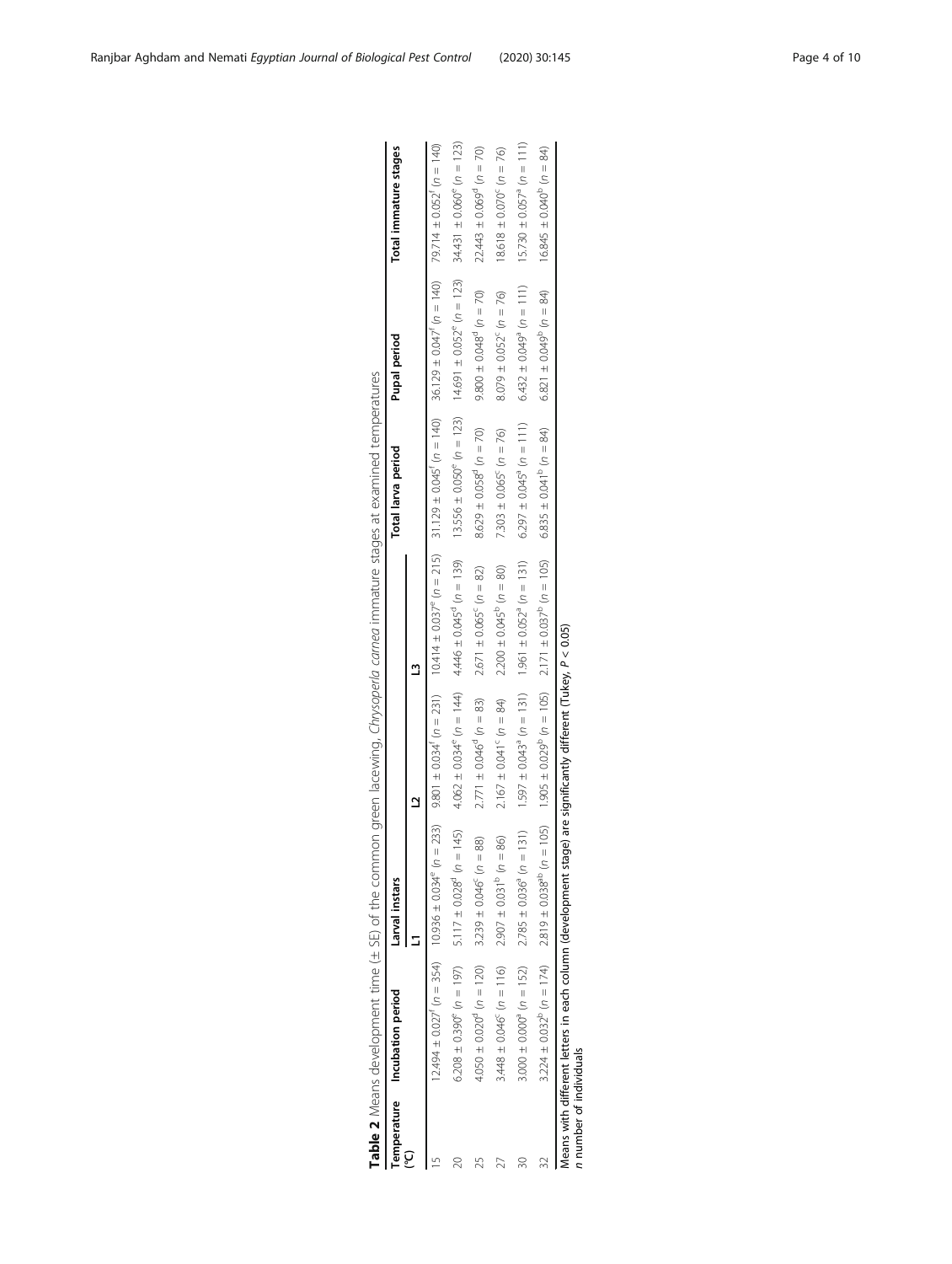<span id="page-4-0"></span>

| Table 3 Comparison of six non-linear models of developmental rate for describing the effect of temperature on developmental rate |  |  |  |  |
|----------------------------------------------------------------------------------------------------------------------------------|--|--|--|--|
| of the common green lacewing, Crysoperla carnea                                                                                  |  |  |  |  |

| Stage                 | Model      | Parameters     | $R^2$ ( <sub>×10</sub> <sup>-2</sup> ) | RSS $\binom{-4}{x10}$ | AIC      | $R^2_{adj}$ ( <sub>×10</sub> <sup>-2</sup> ) |
|-----------------------|------------|----------------|----------------------------------------|-----------------------|----------|----------------------------------------------|
| Incubation period     | Briere-1   | 3              | 97.79                                  | 5.04                  | $-50.30$ | 96.32                                        |
|                       | Briere-2   | $\overline{4}$ | 99.94                                  | 0.27                  | $-65.84$ | 99.86                                        |
|                       | Lactin-2   | $\overline{4}$ | 99.95                                  | 0.23                  | $-66.70$ | 98.88                                        |
|                       | Logan-6    | $\overline{4}$ | 99.74                                  | 1.27                  | $-56.57$ | 99.34                                        |
|                       | Logan-10   | 5              | 99.90                                  | 3.38                  | $-60.52$ | 99.51                                        |
|                       | Polynomial | 4              | 99.17                                  | 0.26                  | $-49.76$ | 97.94                                        |
| 1st larval instar     | Briere-1   | 3              | 99.88                                  | 0.74                  | $-61.83$ | 99.79                                        |
|                       | Briere-2   | 4              | 99.88                                  | 0.73                  | $-59.86$ | 99.69                                        |
|                       | Lactin-2   | 4              | 99.82                                  | 0.08                  | $-57.67$ | 99.56                                        |
|                       | Logan-6    | $\overline{4}$ | 98.89                                  | 4.01                  | $-46.32$ | 97.22                                        |
|                       | Logan-10   | 5              | 99.86                                  | 5.85                  | $-49.82$ | 99.33                                        |
|                       | Polynomial | 4              | 99.96                                  | 0.01                  | $-66.33$ | 99.89                                        |
| 2nd larval instar     | Briere-1   | 3              | 93.45                                  | 5.61                  | $-31.57$ | 89.09                                        |
|                       | Briere-2   | $\overline{4}$ | 98.57                                  | 3.33                  | $-38.60$ | 96.41                                        |
|                       | Lactin-2   | $\overline{4}$ | 97.76                                  | 4.43                  | $-35.27$ | 94.39                                        |
|                       | Logan-6    | $\overline{4}$ | 98.98                                  | 5.67                  | $-41.46$ | 97.45                                        |
|                       | Logan-10   | 5              | 99.05                                  | 6.95                  | $-39.83$ | 95.26                                        |
|                       | Polynomial | 4              | 94.25                                  | 5.86                  | $-29.99$ | 85.62                                        |
| 3rd larval instar     | Briere-1   | 3              | 99.24                                  | 1.89                  | $-42.36$ | 98.74                                        |
|                       | Briere-2   | $\overline{4}$ | 99.83                                  | 1.73                  | $-54.71$ | 99.56                                        |
|                       | Lactin-2   | 4              | 99.75                                  | 6.37                  | $-53.22$ | 99.37                                        |
|                       | Logan-6    | $\overline{4}$ | 99.86                                  | 2.92                  | $-51.58$ | 99.66                                        |
|                       | Logan-10   | 5              | 99.87                                  | 6.35                  | $-51.96$ | 99.35                                        |
|                       | Polynomial | 4              | 99.18                                  | 5.23                  | $-43.96$ | 97.96                                        |
| Larval period         | Briere-1   | 3              | 98.98                                  | 1.21                  | $-58.87$ | 98.29                                        |
|                       | Briere-2   | $\overline{4}$ | 99.91                                  | 0.11                  | $-71.49$ | 99.78                                        |
|                       | Lactin-2   | $\overline{4}$ | 99.95                                  | 0.05                  | $-75.67$ | 99.89                                        |
|                       | Logan-6    | $\overline{4}$ | 99.59                                  | 0.49                  | $-62.26$ | 98.98                                        |
|                       | Logan-10   | 5              | 99.83                                  | 2.58                  | $-65.64$ | 99.17                                        |
|                       | Polynomial | 4              | 99.07                                  | 0.42                  | $-57.43$ | 97.68                                        |
| Pupal period          | Briere-1   | 3              | 98.27                                  | 2.15                  | $-55.41$ | 97.12                                        |
|                       | Briere-2   | 4              | 98.90                                  | 0.47                  | $-56.13$ | 97.24                                        |
|                       | Lactin-2   | 4              | 99.53                                  | 4.12                  | $-60.90$ | 98.84                                        |
|                       | Logan-6    | 4              | 98.89                                  | 1.14                  | $-57.21$ | 97.22                                        |
|                       | Logan-10   | 5              | 99.27                                  | 4.51                  | $-57.79$ | 96.33                                        |
|                       | Polynomial | 4              | 98.20                                  | 2.16                  | $-53.38$ | 95.51                                        |
| Total immature stages | Briere-1   | 3              | 98.78                                  | 0.24                  | $-68.47$ | 97.96                                        |
|                       | Briere-2   | 4              | 99.77                                  | 0.04                  | $-77.93$ | 99.43                                        |
|                       | Lactin-2   | 4              | 99.86                                  | 4.49                  | $-79.42$ | 99.65                                        |
|                       | Logan-6    | 4              | 99.37                                  | 0.11                  | $-71.35$ | 98.43                                        |
|                       | Logan-10   | 5              | 99.64                                  | 3.74                  | $-72.98$ | 98.21                                        |
|                       | Polynomial | $\overline{4}$ | 98.79                                  | 4.22                  | $-66.84$ | 96.99                                        |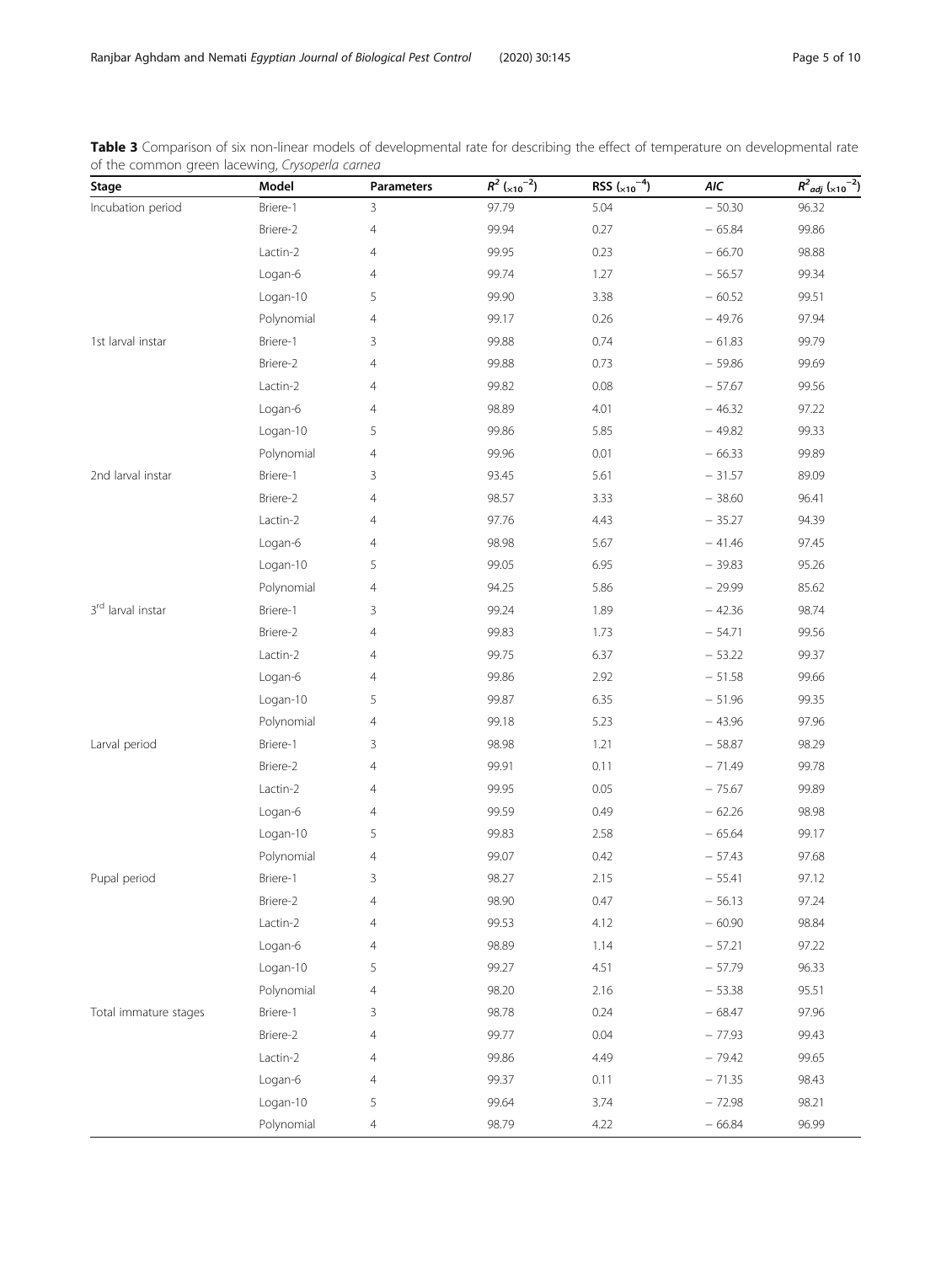| Model                   | Parameters Egg |                        | 1st larval<br>instar   | 2nd larval<br>instar   | 3rd larval<br>instar   | <b>Total larval</b><br>period | Pupal<br>period             | <b>Total immature</b><br>stages |
|-------------------------|----------------|------------------------|------------------------|------------------------|------------------------|-------------------------------|-----------------------------|---------------------------------|
| Briere-1                | A              | $2.34 \times 10^{-4}$  | $2.35\times10^{-4}$    | $3.81 \times 10^{-4}$  | $3.38 \times 10^{-4}$  | $9.69 \times 10^{-5}$         | $7.59 \times 10^{-5}$       | $3.58 \times 10^{-5}$           |
|                         | $t_{min}$ (°C) | 10.967                 | 9.507                  | 12.224                 | 11.222                 | 10.662                        | 10.335                      | 10.462                          |
|                         | $t_{max}$ (°C) | 35.660                 | 36.338                 | 37.113                 | 36.479                 | 37.177                        | 40.379                      | 38.172                          |
|                         | $t_{opt}$ (°C) | 29.90                  | 30.20                  | 31.21                  | 30.56                  | 31.03                         | 33.52                       | 31.79                           |
| Briere-2                | a              | $4.11 \times 10^{-3}$  | $2.25 \times 10^{-4}$  | $9.09 \times 10^{-4}$  | $7.25 \times 10^{-4}$  | $2.13 \times 10^{-4}$         | $1.92 \times 10^{-4}$       | $8.59 \times 10^{-5}$           |
|                         | $t_{min}$ (°C) | 5.235                  | 9.584                  | 8.286                  | 9.293                  | 7.602                         | 9.350                       | 6.821                           |
|                         | $t_{max}$ (°C) | 32.303                 | 36.536                 | 32.000                 | 32.404                 | 32.346                        | 33.453                      | 32.147                          |
|                         | $t_{opt}$ (°C) | 30.82                  | 30.21                  | 31.71                  | 30.91                  | 30.76                         | 31.22                       | 31.06                           |
|                         | D              | 9.459                  | 1.937                  | 47.282                 | 6.758                  | 8.305                         | 5.756                       | 12.478                          |
| Lactin-2                | Δ              | 1.047                  | 4.307                  | 0.717                  | 1.403                  | 0.920                         | 0.069                       | 0.095                           |
|                         | $\overline{P}$ | 0.013                  | 0.018                  | 0.021                  | 0.020                  | 0.007                         | 0.007                       | 0.003                           |
|                         | Λ              | $-1.139$               | $-1.211$               | $-1.284$               | $-1.251$               | $-1.085$                      | $-1.086$                    | $-1.036$                        |
|                         | $T_I$ (°C)     | 35.209                 | 42.200                 | 33.886                 | 35.519                 | 35.320                        | 32.280                      | 32.439                          |
|                         | $t_{min}$ (°C) | 9.899                  | 10.895                 | 11.905                 | 11.399                 | 11.109                        | 11.615                      | 11.30                           |
|                         | $t_{max}$ (°C) | 33.819                 | 37.663                 | 33.142                 | 34.040                 | 33.581                        | 32.141                      | 32.177                          |
|                         | $t_{opt}$ (°C) | 30.69                  | 30.22                  | 30.90                  | 30.34                  | 30.90                         | 31.75                       | 31.72                           |
| Logan-6                 | $\psi$         | 0.012                  | 0.084                  | 0.025                  | 0.051                  | 0.010                         | 0.006                       | 0.002                           |
|                         | $\overline{P}$ | 0.141                  | 0.165                  | 0.108                  | 0.193                  | 0.179                         | 0.114                       | 0.149                           |
|                         | $t_{max}$ (°C) | 35.863                 | 35.944                 | 32.710                 | 35.095                 | 35.632                        | 34.679                      | 35.703                          |
|                         | Δ              | 4.451                  | 5.877                  | 0.606                  | 5.023                  | 5.219                         | 2.120                       | 4.169                           |
|                         | $t_{opt}$ (°C) | 30.29                  | 29.97                  | 30.94                  | 29.99                  | 30.23                         | 30.71                       | 30.46                           |
| Logan-10                | A              | 0.430                  | 0.393                  | 3.031                  | 0.693                  | 0.198                         | 0.252                       | 0.085                           |
|                         | $\overline{P}$ | 0.179                  | 0.254                  | 0.121                  | 0.199                  | 0.197                         | 0.158                       | 0.181                           |
|                         | $t_{max}$ (°C) | 32.186                 | 35.472                 | 32.164                 | 34.220                 | 32.167                        | 32.236                      | 32.198                          |
|                         | $\varDelta$    | 0.084                  | 1.146                  | 0.063                  | 1.252                  | 0.078                         | 0.103                       | 0.090                           |
|                         | К              | 61.799                 | 156.773                | 146.967                | 117.827                | 92.036                        | 73.437                      | 79.579                          |
|                         | $t_{opt}$ (°C) | 31.66                  | 30.75                  | 31.75                  | 30.27                  | 31.68                         | 31.64                       | 31.67                           |
| Polynomial 3rd<br>order | Α              | $-9.37 \times 10^{-5}$ | $-8.87 \times 10^{-5}$ | $-2.00 \times 10^{-4}$ | $-2.00 \times 10^{-4}$ | $-4.53 \times 10^{-5}$        | $-2.71 \times$<br>$10^{-5}$ | $-1.58 \times 10^{-5}$          |
|                         | b              | 0.006                  | 0.005                  | 0.013                  | 0.013                  | 0.003                         | 0.002                       | 0.001                           |
|                         | $\cal C$       | $-0.116$               | $-0.089$               | $-0.254$               | $-0.258$               | $-0.055$                      | $-0.032$                    | $-0.019$                        |
|                         | D              | 0.743                  | 0.488                  | 1.682                  | 1.648                  | 0.340                         | 0.192                       | 0.119                           |
|                         | $t_{max}$ (°C) | 40.566                 | 40.364                 | 41.155                 | 38.757                 | 40.396                        | 44.737                      | 41.573                          |
|                         | $t_{opt}$ (°C) | 30.79                  | 30.100                 | 31.75                  | 30.09                  | 30.74                         | 33.32                       | 31.46                           |

<span id="page-5-0"></span>

|  |                                                              |  |  | Table 4 Values of fitted coefficients and measurable parameters of 6 developmental rate models to describe immature stage |  |  |  |
|--|--------------------------------------------------------------|--|--|---------------------------------------------------------------------------------------------------------------------------|--|--|--|
|  | development of the common green lacewing, Chrysoperla carnea |  |  |                                                                                                                           |  |  |  |

$$
AIC = nln\left(\frac{SSE}{n}\right) + 2\rho
$$

where  $n$  is the number of observations (in this study, the number of examined temperatures),  $\rho$  is the number of model parameters also including intercept, and SSE is the sum of squared errors.

4- The adjusted coefficient of determination: this index is shown by  $R^2$ <sub>adj</sub>. This index deducts the effect of parameter numbers from the value of determination coefficient, so higher values of  $R^2$ <sub>adj</sub> shows the better fit of data with the model (Rezaei and Soltani [1998\)](#page-9-0).  $R^2$ <sub>adj</sub> and AIC are parameterindependent indices of evaluation, therefore are more accurate, but  $R^2$  and RSS are parameterdependent.  $R^2$ <sub>adj</sub> is calculated by the following formula: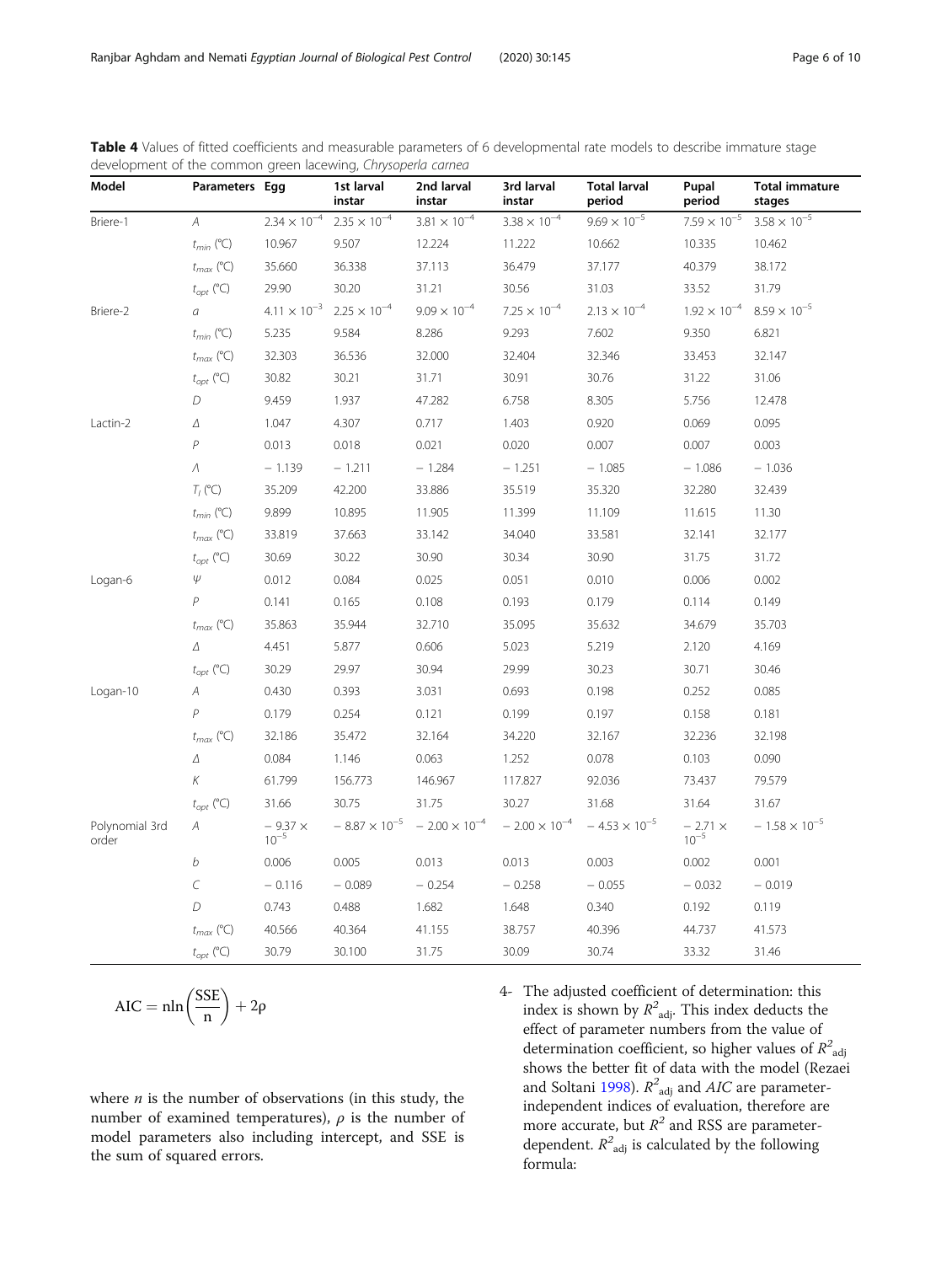<span id="page-6-0"></span>
$$
R_{adj}^2=1-\left(\frac{n-1}{n-\rho}\right)\left(1-R^2\right)
$$

where *n* is the number of observations,  $\rho$  is the number of model parameters, and  $R^2$  is determination coefficient.

All nonlinear models and parameter estimation was statistically analyzed using the SPSS.V.16.0 software.

# Biological indices

A good model should be able to estimate  $t_{opt}$ ,  $t_{max}$ , and  $t_{min}$ , or at least  $t_{opt}$  and  $t_{min}$ . Models, with better estimation of biological indices and their predicted values, closer to the values obtained in laboratory tests are more appropriate to predict insect development at different temperatures. In order to select the best describing model for temperature development of C. carnea, first, statistical parameters were calculated, and then, results were evaluated in terms of biological standards, considering that biological parameters are much more important.

# Results and discussion

#### Developmental time

In this research, relationship between temperature and developmental rate of C. carnea was studied. Increasing temperature showed an inverse effect on developmental time of C. carnea, and increasing temperature led to decreasing its developmental time. Mean developmental times of the lacewing immature stages are shown in Table [2](#page-3-0). Based on these findings, it was concluded that the total developmental time varied from a maximum of 79.71 days at 15 °C through a minimum of 15.73 days at 30 °C. Based on ANOVA, incubation period ( $F = 19$ , 019.30, df = 5,  $P < 0.001$ ), 1st instar larvae ( $F = 10$ , 591.93, df = 5,  $P < 0.001$ ), 2nd instar larvae ( $F = 9135.29$ , df = 5,  $P$  < 0.001), 3rd instar larvae ( $F$  = 6989.31, df = 5,  $P < 0.001$ ), total larval period ( $F = 44,234.98$ , df = 5,  $P <$ 0.001), pupal period  $(F = 64,071.34, df = 5, P < 0.001)$ , and total immature stages ( $F = 217,654.73$ , df = 5,  $P <$ 0.001) of C. carnea were significantly different among examined temperatures. Means were compared using Tukey range test at 5% probability level (Table [2\)](#page-3-0).

# Model evaluation

Maximum total developmental time (79.714 ± 0.052 days) was recorded at 15 °C, while the minimum (15.730 ± 0.057 days) was found at 30 °C. This relationship was not linear and accordingly nonlinear models could present better description for temperature-dependent developmental rate of C. carnea. Hence, nonlinear models were fitted well to the data (Table [3\)](#page-4-0). Accordingly, these models all fitted and some measurable

parameters were estimated from the regression, whereas some other measurable parameters were calculated because of the solution of the equations or their first derivatives. The values of fitted coefficients and measurable parameters of the model are presented in Table [4.](#page-5-0) In Table 5, there is a synoptic presentation of how each model met criteria of the evaluation.

Many references confirmed nonlinear relationship between temperature and developmental rate of different insect's species, e.g., Kontodimas et al. ([2004](#page-8-0)), Arbab et al. ([2006](#page-8-0)), Ranjbar Aghdam et al. [\(2009\)](#page-8-0), and Saljoqi et al. ([2015](#page-9-0)). Based on Saljoqi et al. ([2015](#page-9-0)), the total developmental times C. carnea fed on cabbage aphid, Brevicoryne brassicae (Linnaeus), were 26.5, 23.1, 21.4, and 19.8 days at temperatures 20, 24, 28, and 32 °C, respectively. Obtained results showed a little difference than Saljoqi et al. ([2015](#page-9-0)) results. This difference may be due to using different hosts, environmental factors, and/or different populations (Gilbert and Raworth [1996](#page-8-0), Roy et al. [2002](#page-9-0) and Roy et al. [2003,](#page-9-0) and Kayahan et al. [2014](#page-8-0)). Maximum and minimum developmental times of all immature stages of C. carnea were recorded at 15 and 30 °C, respectively. In contrast, increasing temperature to 32 °C increased developmental time. This subject is more responsible for curvilinear relationship between temperature and developmental rate of C. carnea at higher temperatures. Butler and Ritchie [\(1970\)](#page-8-0) previously suggested using prediction models, to show the rate of development in relation to temperature. More-over, Nadeem et al. [\(2012\)](#page-8-0) reported C. carnea larval duration of 20.4  $\pm$  0.12, 12.9  $\pm$  021, 11.0  $\pm$  0.14, 10.2  $\pm$  0.11, and  $10.0 \pm 0.10$  (days) at 20, 28, 31, and 35 ( $\pm$  1)°C, respectively.

## Statistical criteria

All evaluated nonlinear models were fitted well to the data (Table [3](#page-4-0)). Nevertheless, crucial differences among

**Table 5** Estimated values of the lower temperature threshold  $(t_{min})$ , optimal temperature  $(t_{opt})$ , and upper temperature threshold  $(t_{max})$  for different immature stages of the common green lacewing, Chrysoperla carnea, using Lactin-2 nonlinear model

| Life stage            | $t_{\text{min}} \pm \text{SE}$ (°C) | $t_{\rm opt}$ (°C) <sup>a</sup> | $t_{\text{max}} \pm \text{SE}$ (°C) |
|-----------------------|-------------------------------------|---------------------------------|-------------------------------------|
| Egg                   | $9.899 \pm 1.134$                   | 30.69                           | $33.819 \pm 0.967$                  |
| 1st larval instar     | $10.895 \pm 0.932$                  | 30.22                           | $37.663 \pm 0.833$                  |
| 2nd larval instar     | $11.905 + 1.508$                    | 30.90                           | $33.142 \pm 1.785$                  |
| 3rd larval instar     | $11.399 + 2.235$                    | 30.34                           | $34.040 + 1.214$                    |
| Larval period         | $11.109 + 0.809$                    | 30.90                           | $33.581 \pm 2.691$                  |
| Pupal period          | $11.615 \pm 1.908$                  | 31.75                           | $32.141 \pm 1.053$                  |
| Total immature stages | $11.300 + 1.556$                    | 31.72                           | $32.177 + 1.466$                    |
|                       |                                     |                                 |                                     |

<sup>a</sup>Due to estimation of this parameter by using graphical method, calculation of SE was impossible.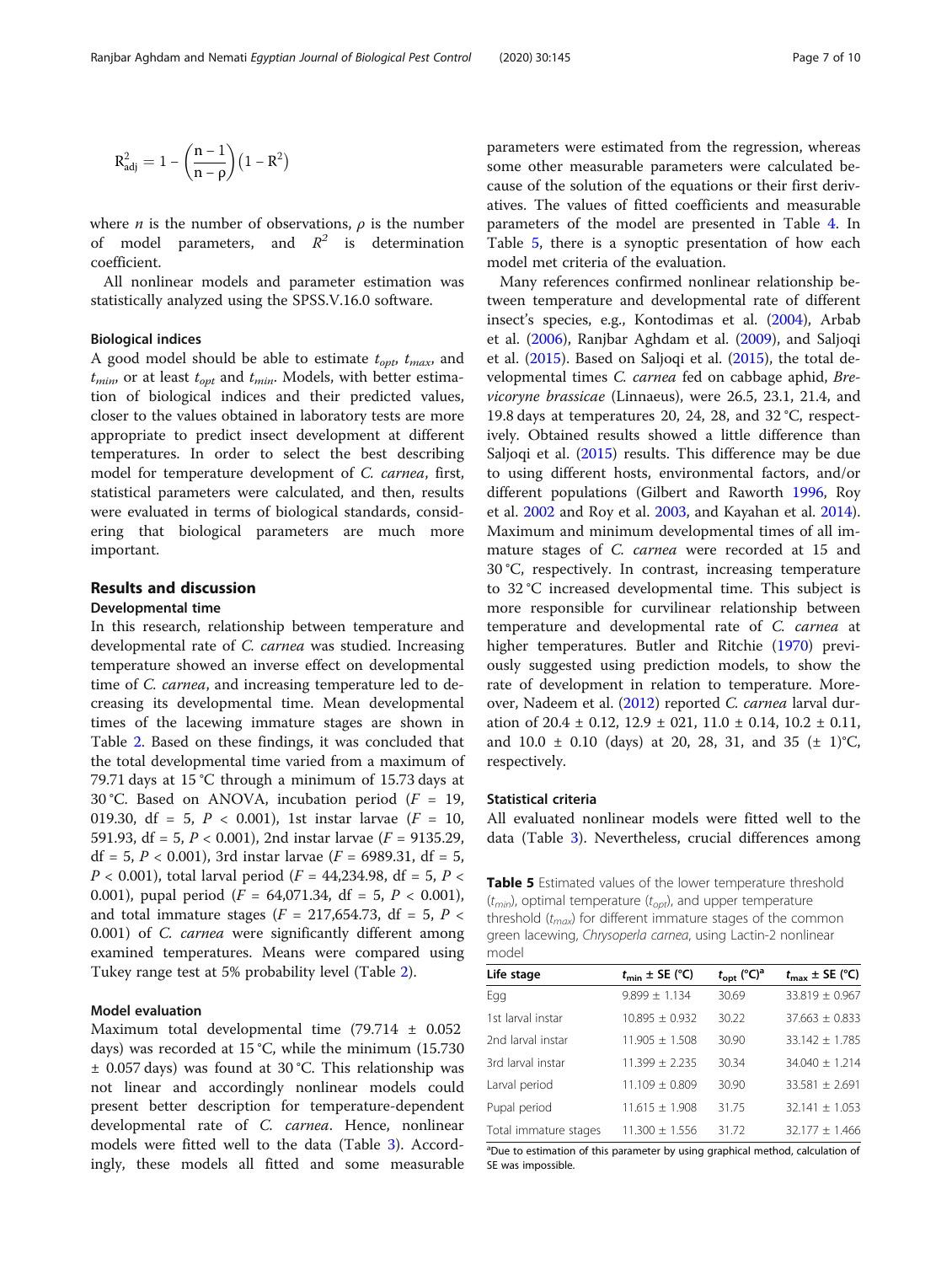them were observed, especially in the estimated values of  $t_{min}$ ,  $t_{\text{out}}$  and  $t_{\text{max}}$ . Considering the values of statistical criteria, Lactin-2 showed the best fit to data among evaluated models (Table [3](#page-4-0)). The best model for estimating lower and upper temperature thresholds of C. carnea development was Lactin-2. As presented in Table [3](#page-4-0), Lactin-2 model compared to the others was the best model to estimate the lower and upper temperature thresholds in most cases due to having the highest value of adjusted determination coefficient and lowest value of Akaike information criterion. Lactin-2 model was also used to estimate temperature indices of different stages of development because of better conditions than the other models regarding biological indices. Lower temperature threshold, the optimum temperature of

development, and the upper temperature threshold were estimated by Lactin-2 model (Tables [4](#page-5-0) and [5](#page-6-0), Fig. 1).

In the present study, Lactin-2 showed the best fit on observations among evaluated nonlinear models, considering statistical criteria and biological significance. Similarly, Fantinou et al. [\(2003\)](#page-8-0) estimated the lower temperature thresholds for developmental stages of egg, larva, and pupa of sugarcane stem borer, Sesamia nonagrioides Lefebvre, by using Lactin-2 model. Moreover, Kontodimas et al. ([2004](#page-8-0)) estimated the lower temperature thresholds of 2 species of ladybirds, Nephus Includens and N. bisignatus, by using Lactin-2 nonlinear model. All of these references showed the abilities of Lactin-2 for modeling of temperature-dependent developments of the insects and mites. Figueira et al. ([2000](#page-8-0))

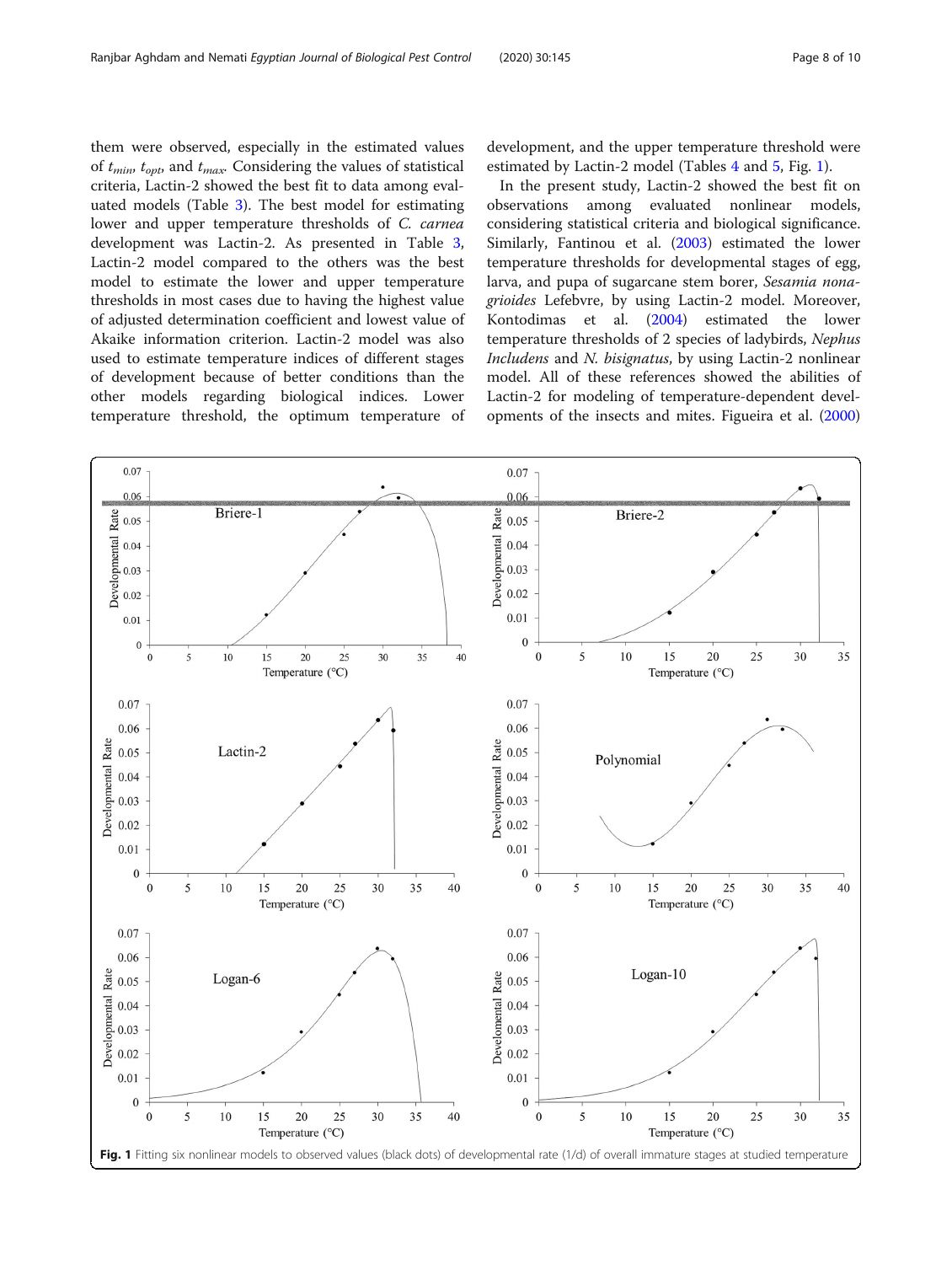<span id="page-8-0"></span>calculated the lower temperature threshold of the green lacewing, C. externa, for different immature stages using a linear model, which was close to the estimates of this study. Kazemi and Mehrnejad (2011) reported that the lower temperature thresholds of different immature stages of the lacewing, C. lucasina, using a conventional linear model, were very close to the estimates of the present study. Results of the experimental observations showed that the optimum temperature for development stages of C. carnea was around 30 to 32 °C (Table [5](#page-6-0)).

# Conclusion

This study seemed to be the first attempt to determine the optimal temperature for development of C. carnea. The results showed that the predator could be used well for biological control aims within the mentioned thermal tolerance.

#### Abbreviations

 $R^2$ : Coefficient of determination;  $R^2$ <sub>adj</sub>: Adjusted coefficient of determination; RSS: Residual sum of squares; AIC: Akaike information criterion; L: Light; D: Dark: SSE: Sum of squared errors: t<sub>min</sub>: Lower temperature threshold (here for development);  $t_{opt}$ : Optimal temperature (here for development);  $t_{\text{max}}$ : Upper temperature threshold (here for development)

#### Acknowledgements

Not applicable.

#### Authors' contributions

ZN conducted the study under the supervision of HRA. HRA supervised the work, analyzed the data, and prepared the manuscript. Both of the authors have read and approved the manuscript.

#### Funding

Not applicable.

### Availability of data and materials

All the material and supporting data are available.

Ethics approval and consent to participate

Not applicable.

# Consent for publication

Not applicable.

#### Competing interests

The authors declare no conflict of interest.

#### Author details

<sup>1</sup> Iranian Research Institute of Plant Protection, Agricultural, Research, Education and Extension Organization (ARREO), Tehran, Iran. <sup>2</sup>Department of Plant Protection, College of Agricultural Science, University of Shahed, Tehran, Iran.

### Received: 19 May 2020 Accepted: 20 November 2020 Published online: 10 December 2020

#### References

- Akaike H (1974) A new look at the statistical model identification. IEEE T Auto Contr 19:716–723
- Angilletta MJ (2006) Estimating and comparing thermal performance curves. J Theor Biol 31:541–545
- Arbab A, Kontodimas DC, Sahragard A (2006) Estimating development of Aphis pomi (DeGeer) (Homoptera: Aphididae) using linear and nonlinear models. Environ Entomol 35(5):1208–1215
- Ashfagh M, Hassan M, Salman B, Salman W, Rana N (2007) Some studies on the efficiency of Chrysoperla carnea against aphid, Brevicoryne brassicae, infesting canola. Pak Entomol 29(1):125–131
- Ashfagh M, Nasreen N, Cheema GM (2002) A new technique for mass rearing of green lacewing on commercial scale. Pakistan J Appl Sci 2(9):925–926
- Athanassiou CG, Kavallieratos NG, Andris NS (2004) Insecticidal effects of three diatomaceous earth formulations against adults of Sitophilus oryzae (Col: Curculionidae) and Tribolium confusum (Col.: Tenebrionidae) on oat, rye, and tritical. J Econ Entomol 97:2160–2167
- Balakrishnan N, Murali Baskaran RK, Mahadevan NR (2005) Development and predatory potential of green lacewing Chrysoperla carnea (Stephens) (Neuroptera: Chrysopidae) on different prey insects. Agric Sci Dig 25(3): 194–197
- Briere JF, Pracros P, Roux AY, Pierre JS (1999) A novel rate model of temperaturedependent development for arthropods. Environ Entomol 28:22–29
- Burnham KP, Anderson DR (2002) Model selection and multimodel inference: a practical information-theoretic approach. Springer, New York
- Butler GD, Ritchie PL (1970) Development of Chrysopa carnea at constant and fluctuating temperatures. J Econ Entomol 63(3):1028–1030
- Cossins AR, Bowler K (1987) Temperature biology of animals. Chapman & Hall, London
- Fantinou AA, Perdikis DC, Chatzoglou CS (2003) Development of immature stages of Sesamia nonagrioides (Lepidoptera: Noctuidae) under alternating and constant temperatures. Environ Entomol 32(6):1337–1342
- Figueira LK, Carvalho CF, Souza B (2000) Biology and thermal requirements of Chrysoperla externa (Hagen, 1861) (Neuroptera: Chrysopidae) fed on Alabama argillacea (Hübner) (Lepidoptera: Noctuidae) eggs. Cienc Agrotec 24:319–326
- Gilbert N, Raworth DA (1996) Insects and temperature, a general theory. Can Entomol 128:1–13
- Harcourt DC, Yee JM (1982) Polynomial algorithm for predicting the duration of insect life stages. Environ Entomol 11:581–584
- Hesami Sh, Farahi S, Gheibi M (2011) Effect of different host plants of normal wheat aphid (Sitobion avenae) on the feeding and longevity of green lacewing (Chrysoperla carnea). Paper presented at International Conference on Asia Agriculture and Animal IPCBEE, Hong Kong.
- Jokar M, Zarabi M (2012) Surveying effect kind of food on biological parameters on Chrysoperla carnea (Neuroptera: Chrysopidae) under laboratory conditions. Egypt. Acad. J Biol Sci 5(1):99–106
- Kayahan A, Şimşek B, Özgökçe MS, Karaca I (2014) Development and survival of Chrysoperla carnea on two different preys. TURKJANS, Special Issue: 2, 1944-1948.
- Kazemi F, Mehrnejad MR (2011) Seasonal occurrence and biological parameters of the common green lacewing predator of the common pistachio psylla, Agonoscena pistaciae (Hemiptera: Psylloidea). Eur J Entomol 108:63–70
- Khanzada KK, Chandio RH, Nahiyoon RA, Siddiqui AA, Jat MI, Mastoi SM, Mastoi PM (2018) Rearing of Chrysoperla carnea (Stephens) against two laboratory hosts and one natural host. J Entomol Zool Stud 6(1):980–983
- Kontodimas DC, Eliopoulos PA, Stathas GJ, Economou LP (2004) Comparative temperature-dependent development of Nephus includens (Kirsch) and Nephus bisignatus (Boheman) (Coleoptera: Coccinellidae) preying on Planococcus citri (Risso) (Homoptera: Pseudococcidae): evaluation of a linear and various nonlinear models using specific criteria. Environ Entomol 33:1–11
- Lactin DJ, Holliday NJ, Johnson DL, Craigen R (1995) Improved rate model of temperature-dependent development by arthropods. Environ Entomol 24:68–75
- Logan JA, Wollkind DJ, Hoyt SC, Tanigoshi LK (1976) An analytic model for description of temperature dependent rate phenomena in arthropods. Environ Entomol 5:1133–1140
- Malkeshi H, Haidari H, Jouyande A (2004) Green lacewing: the predator of agricultural products pests. Agricultural Research Education and Extension Organizations (AREEO), Iran
- Mirabzadeh A, Azma M, Kharrazi Pakdel A (2000) Evaluation of the effect of different temperatures on lacewing growth period. Proceedings of the 14th Iranian Plant Protection Congress, Isfahan, p. 326, University of Isfahan, Iran
- Nadeem S, Hamed M, Nadeem MK, Hasnain M, Atta BM, Saeed NA, Ashfaq M (2012) Comparative study of developmental and reproductive characteristics of Chrysoperla carnea (Stephens) (Neuroptera: Chrysopidae) at different rearing temperatures. J Anim Plant Sci 22(2):399–402
- Ranjbar Aghdam H, Fathipour Y, Radjabi G, Rezapanah M (2009) Temperature dependent development and temperature thresholds of codling moth (Lepidoptera: Tortricidae) in Iran. Environ Entomol 38(3):885–895